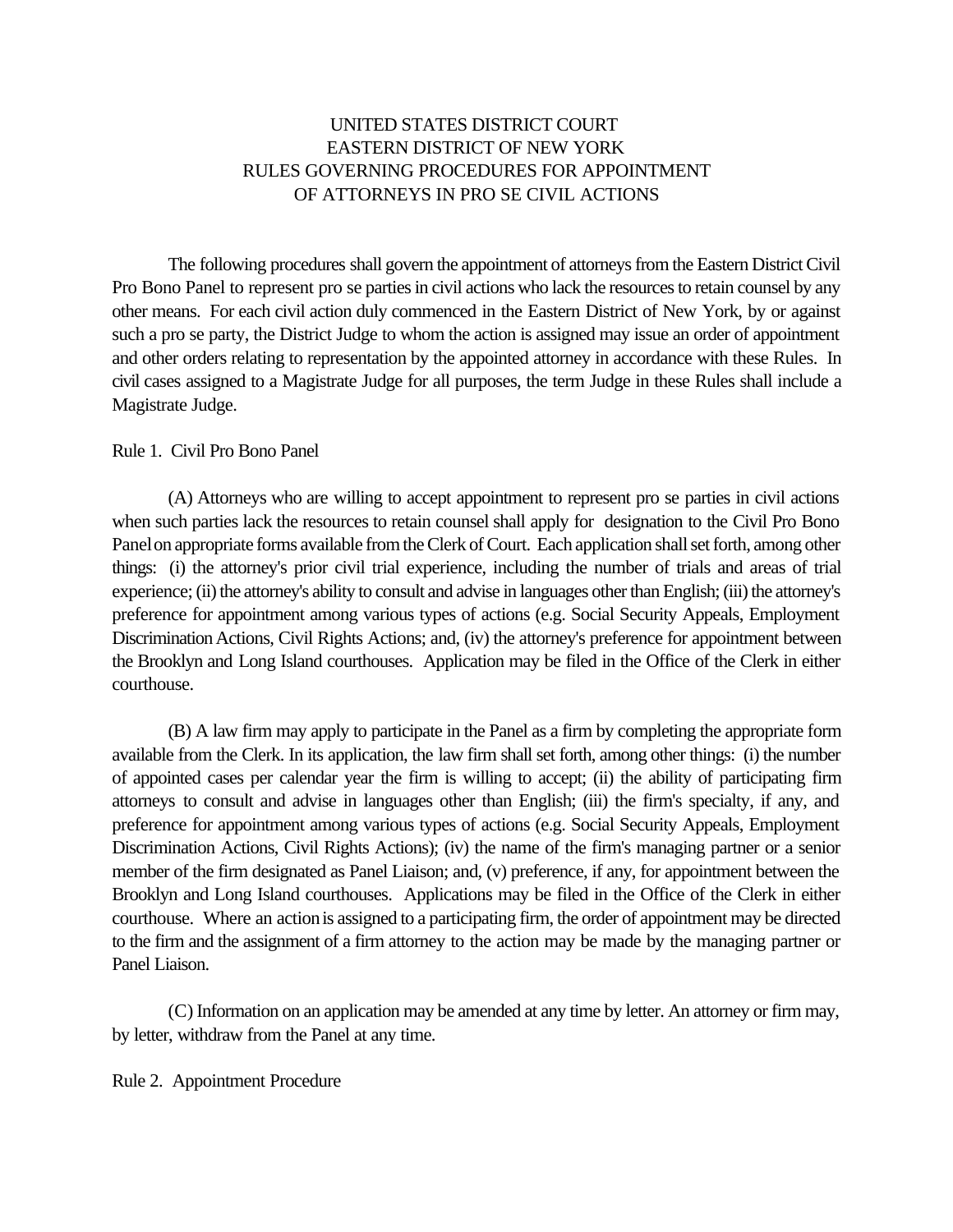(A) The Clerk shall advise and assist any party appearing pro se in filing an *in forma pauperis* affidavit in circumstances where the party lacks the resources to retain counsel. At the time the pro se party files such an affidavit, the Clerk shall also inform the party of the opportunity to apply in writing to the assigned Judge for appointment of counsel, and shall provide the party with an application form and necessary assistance for this purpose.

(B) Where a pro se litigant who was ineligible for appointed counsel at the outset of the litigation subsequently becomes eligible by reason of changed circumstances, the pro se litigant may apply to the Judge for appointment of counsel within a reasonable time after the change in circumstances has occurred.

(C) The Judge assigned the action shall determine whether a Panel Attorney is to be appointed to represent the pro se party pursuant to 28 U.S.C. § 1915(d). Such a determination should be made as soon as practicable after the action is assigned. The factors to be taken into account in making this determination are: (i) the nature and complexity of the action; (ii) the potential merit of the claims as set forth in the pleadings; (iii) the inability of the pro se party to retain counsel by other means; (iv) the degree to which the interests of justice will be served by appointment of counsel, including the benefit the Court may derive from the assistance of the appointed counsel; and, (v) any other factors deemed appropriate by the Judge. Failure of the pro se party to make a written application for appointed counsel shall not preclude appointment with the consent of the pro se party.

(D) Whenever the assigned Judge concludes that appointment of counsel is warranted, the Judge shall issue an order pursuant to 28 U.S.C. § 1915(d), directing appointment of an attorney from the Civil Pro Bono Panel to represent the pro se party. The Judge may, if he or she deems it desirable, direct appointment of an attorney not on the Panel or a specific attorney on the Panel who is especially qualified by interest or otherwise to undertake the representation. This order shall be transmitted forthwith to the office of the Clerk at the courthouse where the action is pending. If service of the summons and complaint has not yet been made, an order directing service by the Marshall for the District or by other appropriate method of service shall accompany the appointment order.

(E) When the action involves a petition for habeas corpus filed by a pro se party, the appointment, if any, shall be made from the Criminal Justice Act Panel of Attorneys.

(F) Once the Clerk has received the appointment order from the Judge, he shall select an attorney from the Panel to represent the pro se party in the action, unless the order directs appointment of a specific attorney. Selection by the Clerk shall be made on a random basis from the lists of attorneys on the Panel, which shall be grouped according to the courthouse and types of actions entered as preferences or specialties on the attorney's application forms filed in the Office of the Clerk.

(G) Before selecting an attorney to represent a pro se litigant, the Clerk shall determine whether the litigant has any other case pending before the Court and whether an attorney has been appointed in such case. Where an appointed attorney is already representing the litigant in prior action, such attorney is encouraged, but not required, to represent the litigant in the new action. The Clerk shall inquire of the appointed counsel whether he or she will accept appointment in the new action. If the appointed counsel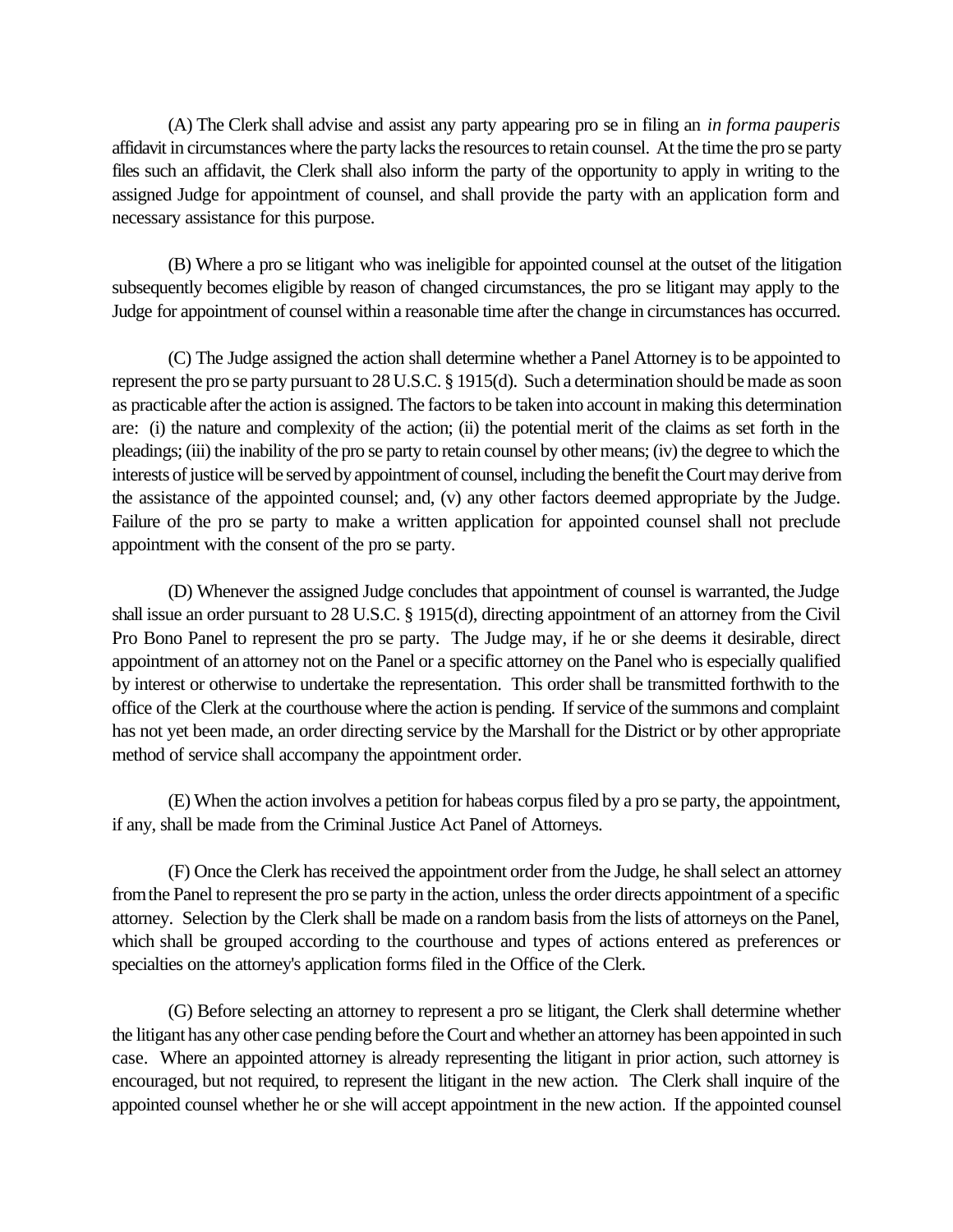declines, the Clerk shall appoint an attorney, at random, in accordance with this Rule.

(H) The Clerk shall immediately send written notice of the appointment to the selected attorney. Copies of the order of appointment, these rules governing procedures for appointment, the pleadings filed to date, relevant correspondence and other documents shall accompany such notice. Upon receiving such notice, the appointed attorney shall forthwith enter an appearance in the action.

(I) The Clerk shall maintain a record of all appointments. If a notice of appearance is not entered within thirty (30) days of receipt of the notice of appointment the Clerk shall contact the attorney to clarify the status of the appointment and to reiterate the attorney's obligation to file an appearance or to file an application for relief from appointment within thirty (30) days of receipt of the notice of appointment.

## Rule 3. Responsibilities of the Appointed Attorney

(A) Upon receiving a notice of appointment and entering an appearance in the action, the appointed attorney shall promptly communicate with the newly represented party concerning the action.

(B) If the appointed attorney after reviewing the file reasonably anticipates a need to request relief from appointment on any of the grounds enumerated in subparagraph (v) of Rule 4(a), the attorney shall, before discussing the merits of the case with the client, advise the client that a procedure for such relief exists. Where the attorney did not reasonably anticipate the need for such relief prior to discussing the merits of the case with the client, the attorney may request the waiver at any time the need for such relief becomes apparent. The attorney should then request the client to execute a limited waiver of the attorney-client privilege permitting the attorney to disclose under seal to the Court the attorney's reasons for seeking to be relieved of the appointment. The waiver should indicate that the application for relief will be a privileged court document and may not be used in the litigation. The client's refusal to execute a waiver shall not preclude the attorney from applying for relief.

(C) The appointed attorney should discuss fully the merits of the dispute with the party, and explore with the party the possibilities of resolving the dispute in other forums, including but not limited to administrative forums.

(D) If the party decides to prosecute or defend the action after consultation with the appointed attorney, the appointed attorney shall proceed to represent the party in the action, unless or until the attorney-client relationship is terminated as provided in these Rules.

(E) Once the appointed attorney accepts the case and the client, the attorney shall be free in the exercise of his or her professional judgment, but not required, to represent the client in or out of court in any other matter that would be appropriate in the case of a retained attorney and a fee-paying client.

### Rule 4. Relief from Appointment

(A) An appointed attorney may apply to be relieved of an order of appointment only on the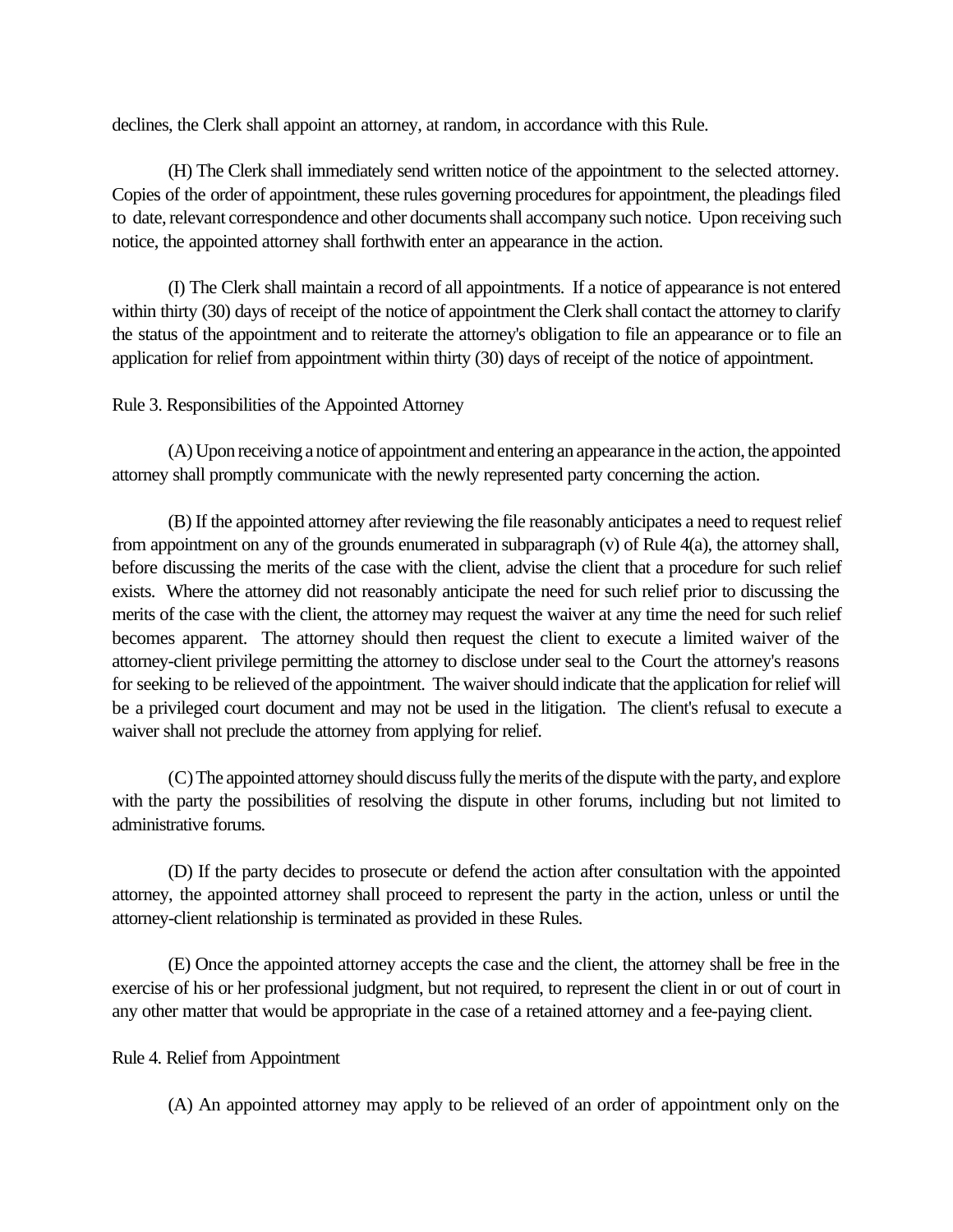following grounds: (i) a conflict of interest precludes the attorney from accepting the responsibilities of representing the party in the action; (ii) the attorney believes that he or she is not competent to represent the party in the particular type of action assigned; (iii) a personal incompatibility exists between the attorney and the party, or a substantial disagreement exists between the attorney and the party on litigation strategy; (iv) the attorney lacks the time necessary to represent the plaintiff in the action because of the temporary burden of other professional commitments involved in the practice of law; or, (v) the attorney believes that the party is proceeding for purposes of harassment or malicious injury, or that the party's claims or defenses are not warranted under existing law and cannot be supported by good faith argument for extension, modification or reversal of existing law.

(B) Where an order of appointment has been directed to a participating law firm the action shall remain the responsibility of the firm notwithstanding the firm's assignment of the case to one of its attorneys. Accordingly, a firm attorney ordinarily shall not seek relief from appointment from the Court on any of the grounds enumerated in subparagraph (ii) through subparagraph (iv) of Rule 4(a).

(C) An application by an appointed attorney for relief from an order of appointment on any of the grounds set forth in subparagraphs (i) through (iv) of Rule 4(a) must be made to the Judge within thirty (30) days after the attorney's receipt of the order of appointment, or within such additional period permitted by the Judge for good cause shown.

(D) If an application for relief from an order of appointment is granted, the Judge may issue an order directing appointment of another attorney to represent the party. The Judge shall have the discretion not to issue a further order of appointment, in which case the party shall be permitted to prosecute or defend the action pro se.

(E) Whenever an attorney seeks to be relieved of an order of appointment on any of the grounds set forth in subparagraph (v) of Rule 4(a), he or she shall file an application for relief with the Clerk within thirty (30 days after receiving an order of appointment or within a reasonable period of time not to exceed thirty (30) days after learning of the facts warranting such relief. The application shall set forth in full, the factual and legal basis for the request for relief. The application shall be a privileged court document kept under seal and shall not be available in discovery or otherwise used in the litigation. The Clerk shall thereupon submit the application for relief of the appointed attorney to the assigned Judge for review. The Judge shall either (i) deny the application of the attorney and direct that attorney to proceed with the representation, or (ii) grant the application and permit the party to prosecute or defend the action pro se. In the latter case, the Clerk shall inform the party that no further appointments shall be made and upon request of the pro se party the Judge shall recuse himself.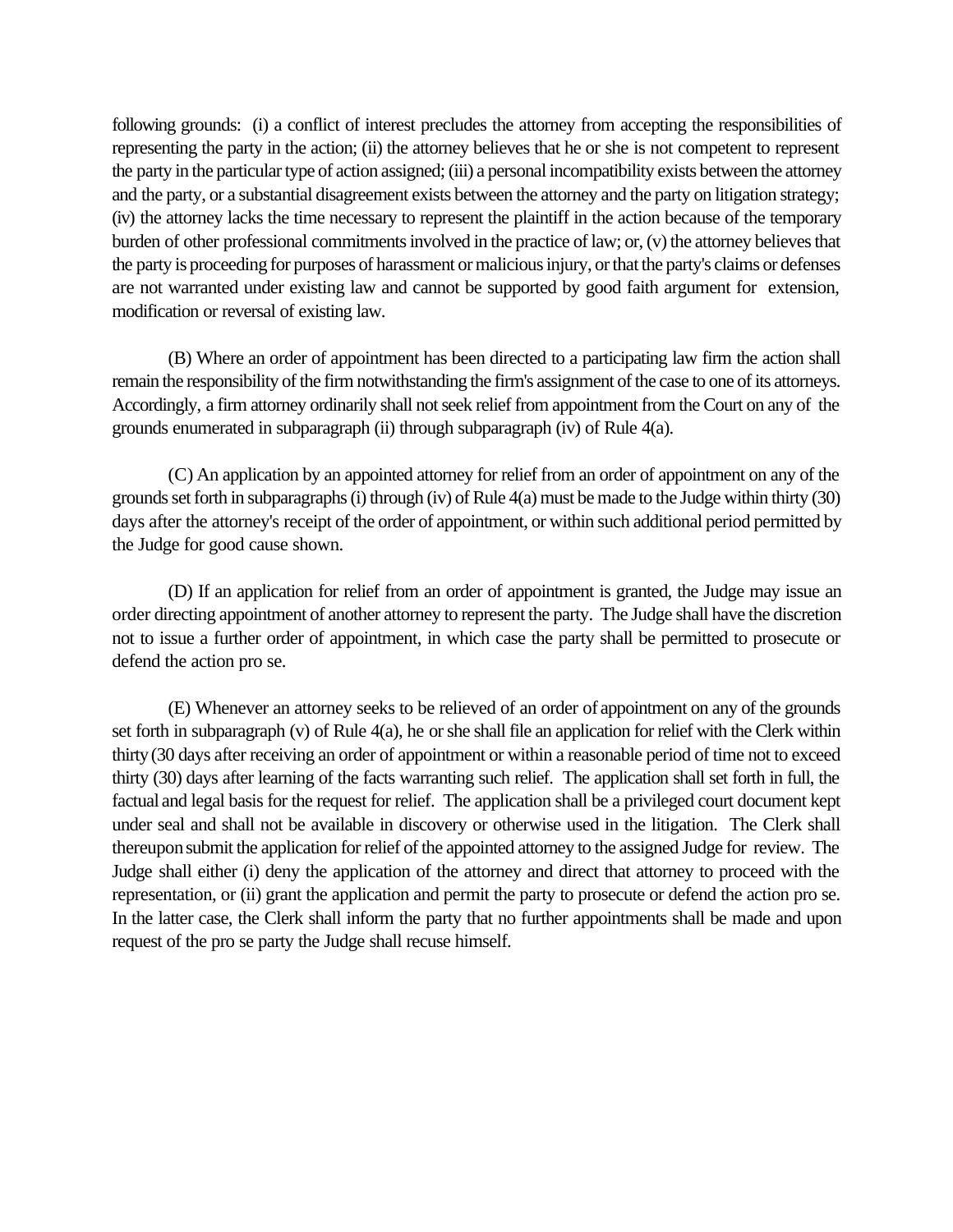#### Rule 5. Discharge

(A) A party for whom an attorney has been appointed shall be permitted to request the Judge to discharge the attorney from the representation and to appoint another attorney. Such a request must be made within thirty (30) days after the party's initial consultation with the appointed attorney, or within such additional period permitted by the Judge.

(B) When such a request is supported by good cause (e.g., substantial disagreement between the party and the appointed attorney on litigation strategy), the Judge shall forthwith issue an order discharging the appointed attorney from further representation of the party in the action. In such cases, the Judge may issue a further order directing appointment of another attorney to undertake the representation, in accordance with the provisions of Rule 2(c) through Rule 2(l). The Judge shall have the discretion not to issue a further order of appointment in such cases. Where a party requests discharge of a second appointed attorney, no additional appointments shall be made.

(C) In actions where (i) the party's request for discharge is not supported by good cause, or (ii) the party seeks discharge of a second appointed attorney, the party shall be permitted to prosecute or defend the action pro se. In either case, the appointed attorney shall be discharged from the representation.

#### Rule 6. Expenses

(A) The appointed attorney or the firm with which he or she is affiliated shall bear the cost of any expenses of the litigation (e.g., discovery expenses, subpoena fees, transcript expenses), except as specified in Rule 6(b).

(B) If the appointed attorney or the firm with which he or she is affiliated is unable to conveniently bear the cost of expenses of the litigation, or believes that bearing them would contravene the Code of Professional Responsibility or other ethical standards, the attorney may apply for reimbursement of expenses of up to \$200.00 to the Eastern District Civil Litigation Fund, Inc., a nonprofit corporation formed for the purpose, *inter alia*, of providing monies for this purpose. Where the attorney anticipates expenses in excess of \$200.00 and will seek reimbursement for such expenses, he or she shall make an application to the Judge specifying the need for particular expenses in the prosecution or defense of the action and the reasons for the application. The Judge shall then determine whether the expenses are necessary in the interest of justice to the party's case. Where such expenses are found necessary, the attorney may then apply for reimbursement thereof in accordance with Rule 6(c).

(C) Upon appropriate application by the appointed attorney, the Clerk shall certify those expenses for which the appointed attorney may be reimbursed, in accordance with the procedures utilized in *In Forma Pauperis* proceedings under the Criminal Justice Act or other guidelines issued by the court. Thereafter, the assigned Judge may order reimbursement of the expenses of the litigation, as authorized by applicable statute, regulation, rule or other provision of law. In the absence of such an order and upon appropriate application by the appointed attorney, reimbursement of such expenses may be paid from funds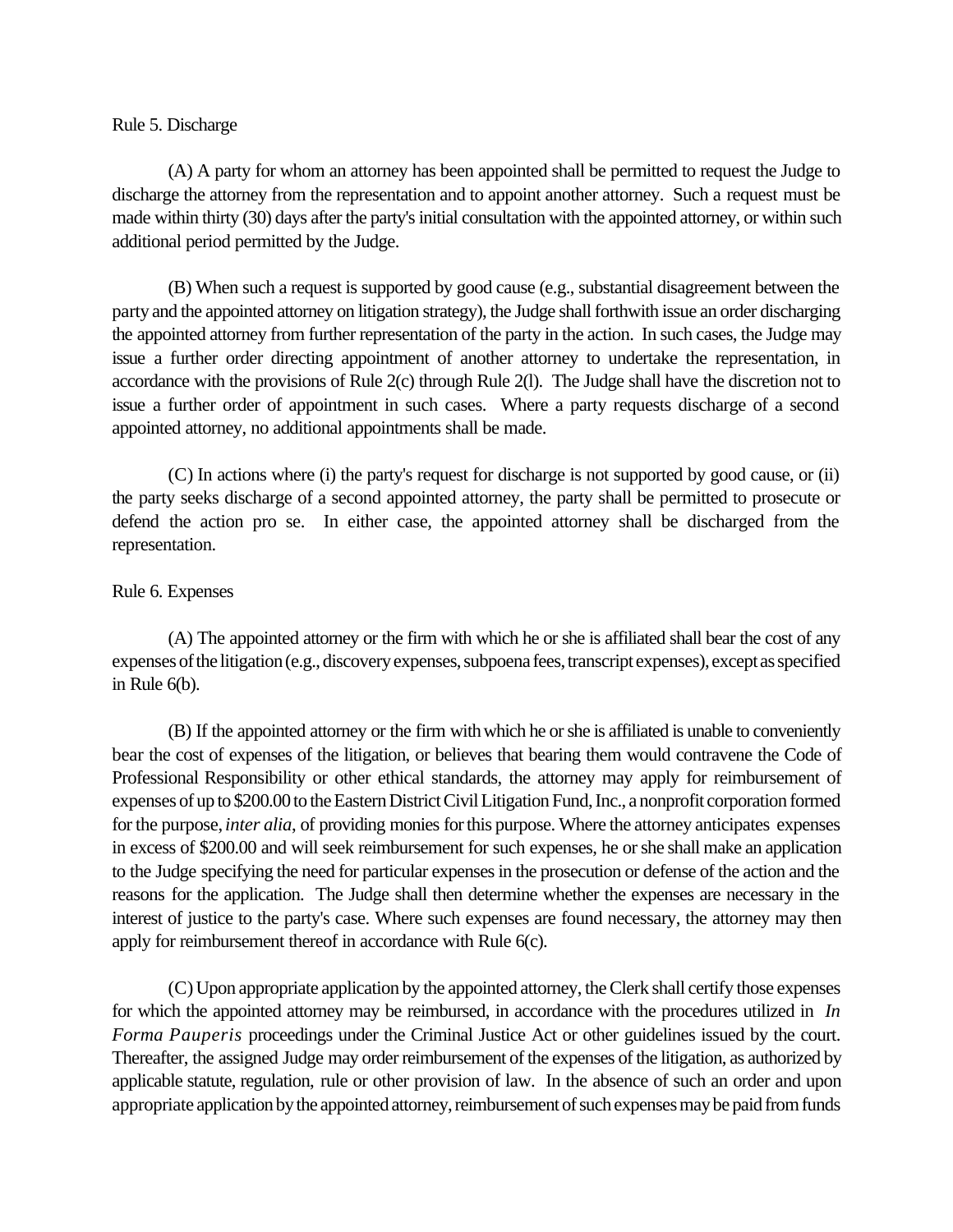of the Eastern District Civil Litigation Fund, Inc. to the extent available and authorized by that corporation.

Rule 7. Compensation for Services

(A) If the action is one for which compensation for legal services may become available to the appointed attorney by statute, the Clerk shall so inform the pro se party at the time the application for appointed counsel is made and at the time the order of appointment is issued. The Clerk shall also inform the party at those times that any statutory fee award may be made only by the Judge at the conclusion of the case.

(B) Pro Se litigants in Social Security Disability cases shall be specifically advised by the Clerk that a statutory attorney's fee may be awarded to be paid from the award, if any, of retroactive disability benefits.

(C) Upon appropriate application by the appointed attorney, the Judge may award attorney's fees to the appointed attorney for services rendered in the action, as authorized by applicable statute, regulation, rule or other provision of law, and as the Judge deems just and proper. In deciding whether to award attorney's fees the Judge shall consider: (i) the relevant statutes and provisions of law; (ii) the source of the fee award; (iii) the services rendered; and, (iv) any other factors he or she deems appropriate.

(D) If, after appointment, the appointed attorney discovers that the party is able to pay for legal services, the attorney shall bring this information to the attention of the assigned Judge unless precluded from doing so by the attorney-client privilege. The Judge may thereupon (i) approve a fee arrangement between the party and the attorney, or (ii) relieve the attorney from the responsibilities of the order of appointment and permit the party to retain another attorney or to proceed pro se.

### Rule 8. Duration of Representation

(A) An appointed attorney shall represent the party in the action in the trial court from the date he or she enters an appearance until he or she has been relieved from appointment by the Court according to the provisions of Rules 4 or 5 or until a final judgment is entered in the action.

(B) If the party desires to take an appeal from a final judgment or appealable interlocutory order, or if such judgment or order is appealed by another party, or if the matter is remanded to an administrative forum, the appointed attorney is encouraged but not required to represent the party on the appeal, and in any proceeding, judicial or administrative, which may ensue upon an order of remand.

(C) Where the appointed attorney elects not to represent the party on an appeal or in a proceeding upon remand, the attorney shall advise the party of all required steps to be taken in perfecting the appeal or appearing in the proceeding on remand. Upon request of the pro se party the attorney shall file the Notice of Appeal. Such advice shall include available sources of appointed counsel, including, but not limited to the panel for appellate representation of indigent parties before the United States Court of Appeal for the Second Circuit.